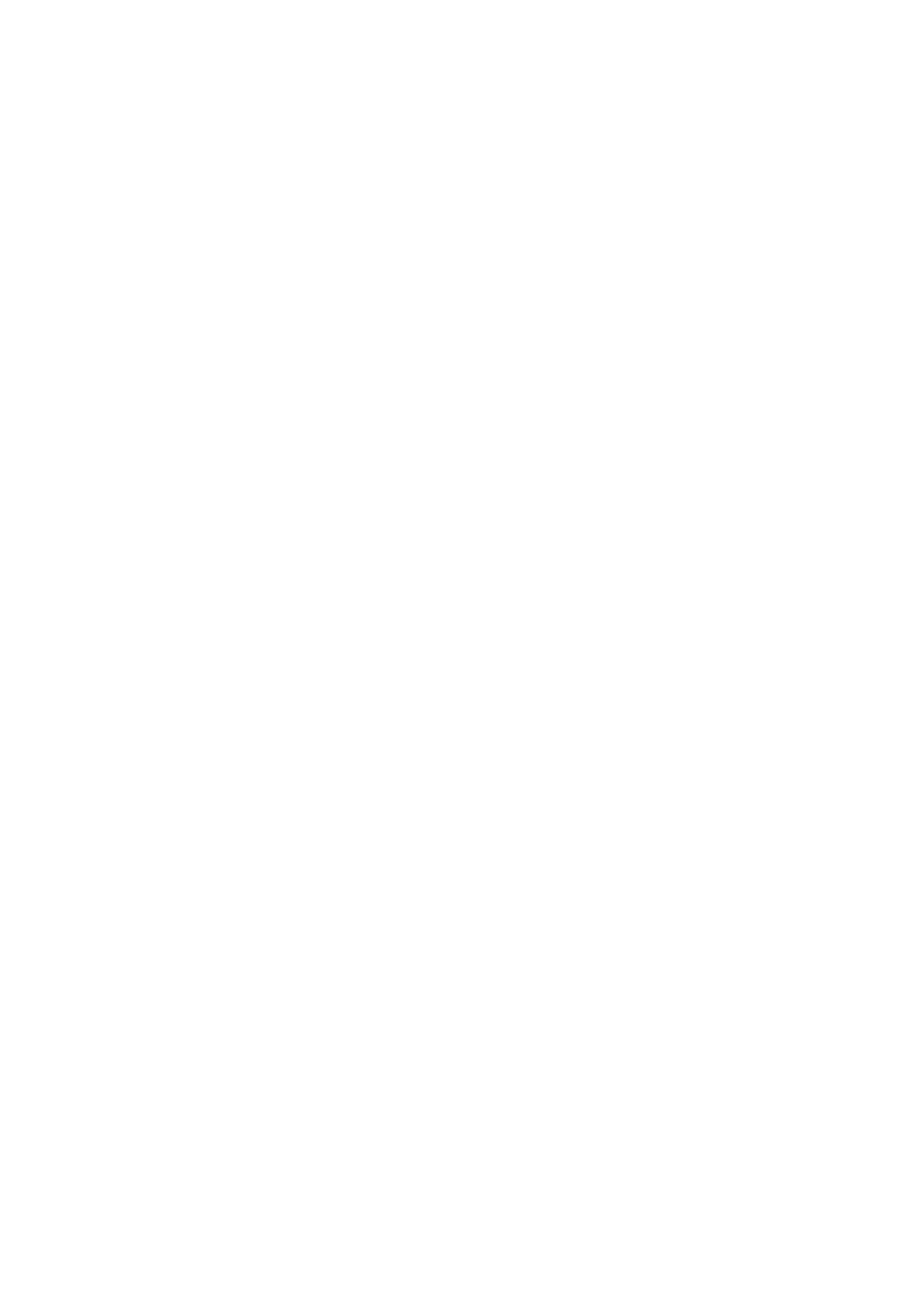## **NORTHERN TERRITORY OF AUSTRALIA**

As in force at 28 July 2004 \_\_\_\_\_\_\_\_\_\_\_\_\_\_\_\_\_\_\_\_

\_\_\_\_\_\_\_\_\_\_\_\_\_\_\_\_\_\_\_\_

### **PARKS AND RESERVES (FRAMEWORK FOR THE FUTURE) ACT**

**An Act to provide a framework for negotiations between the Territory and the traditional Aboriginal owners of certain parks and reserves for the establishment, maintenance and management of a comprehensive system of parks and reserves, and for related purposes**

### **Part 1 Preliminary**

#### **1 Short title**

This Act may be cited as the *Parks and Reserves (Framework for the Future) Act*.

#### **2 Commencement**

This Act comes into operation on the date fixed by the Administrator by notice in the *Gazette*.

#### **3 Purpose**

- (1) The purpose of this Act is to provide a framework for negotiations between the Territory and the traditional Aboriginal owners of certain parks and reserves for the establishment, maintenance and management of a comprehensive system of parks and reserves.
- (2) A comprehensive system of parks and reserves is one that:
	- (a) is developed in partnership between the Territory and the traditional Aboriginal owners of the parks and reserves;
	- (b) benefits those traditional Aboriginal owners by recognising, valuing and incorporating indigenous culture, knowledge and decision making processes;
	- (c) protects biological diversity;
	- (d) serves the educational and recreational needs of Territorians and visitors to the Territory; and
	- (e) enjoys widespread community support.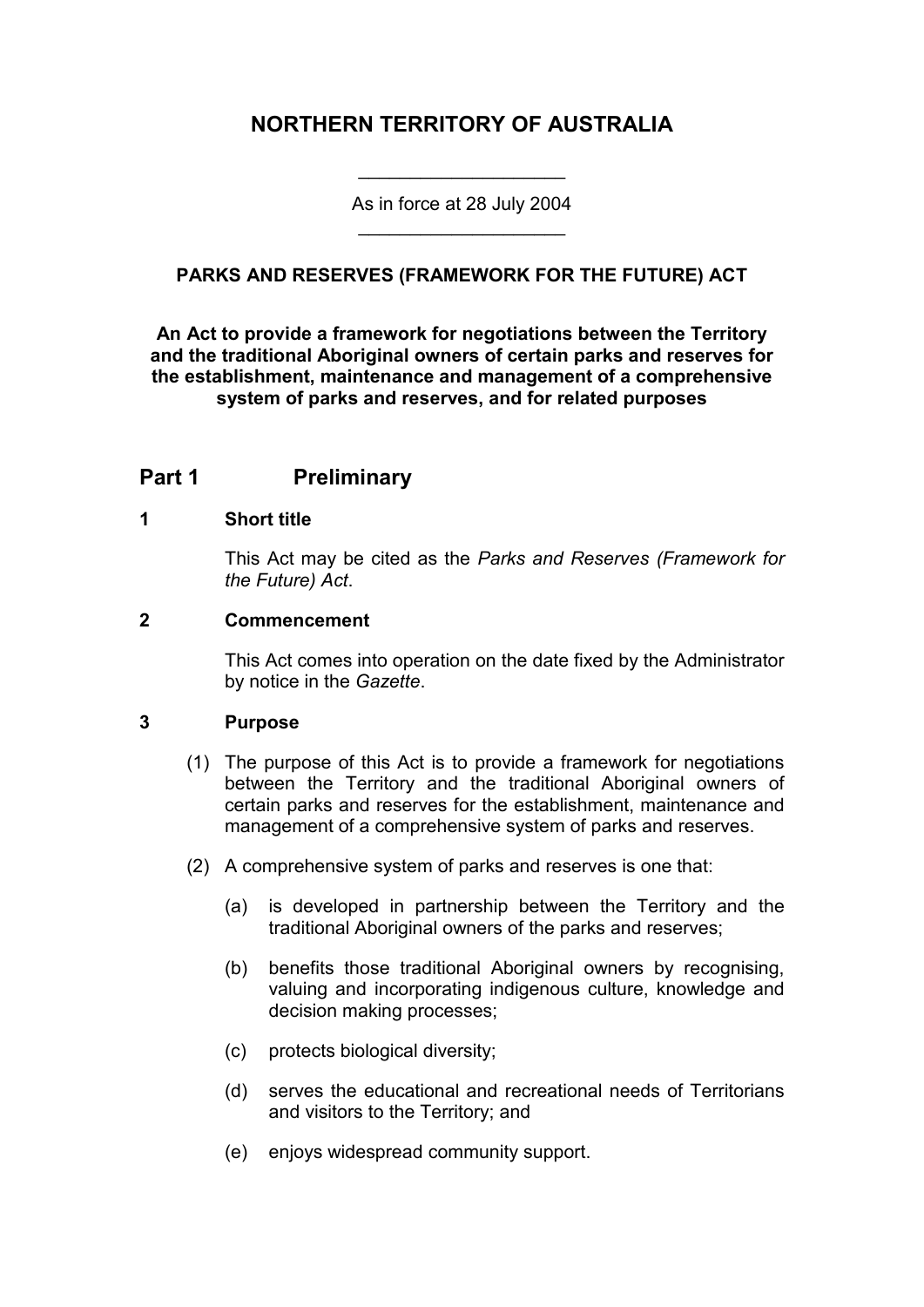#### **4 Definitions**

(1) In this Act, unless the contrary intention appears:

*Aboriginal land* has the same meaning as in ALRA.

*Aboriginal Land Trust* means an Aboriginal Land Trust established under ALRA.

*ALRA* means the *Aboriginal Land Rights (Northern Territory) Act 1976* of the Commonwealth.

*indigenous land use agreement* has the same meaning as in the NTA.

*infrastructure facility* has the same meaning as in the NTA.

*joint management agreement*, for a park or reserve, means an agreement between the Territory and the traditional Aboriginal owners of the park or reserve about the management of the park or reserve.

*Land Council* has the same meaning as in ALRA.

*mining interest* means an exploration licence, exploration retention licence or mining tenement within the meaning of the *Mining Act*.

*native title rights and interests* has the same meaning as in the NTA.

*NTA* means the *Native Title Act 1993* of the Commonwealth.

*park* means:

- (a) a park declared, or purportedly declared, under section 12 of the *Territory Parks and Wildlife Conservation Act*; or
- (b) an area of land proposed to be declared as a park under section 12 of the *Territory Parks and Wildlife Conservation Act*.

*park freehold land* means land over which park freehold title is granted.

*park freehold title* has the meaning in section 9.

*Park Land Trust* means a Park Land Trust established under section 9(3).

*Planning Minister* means the Minister for the time being administering the *Planning Act*.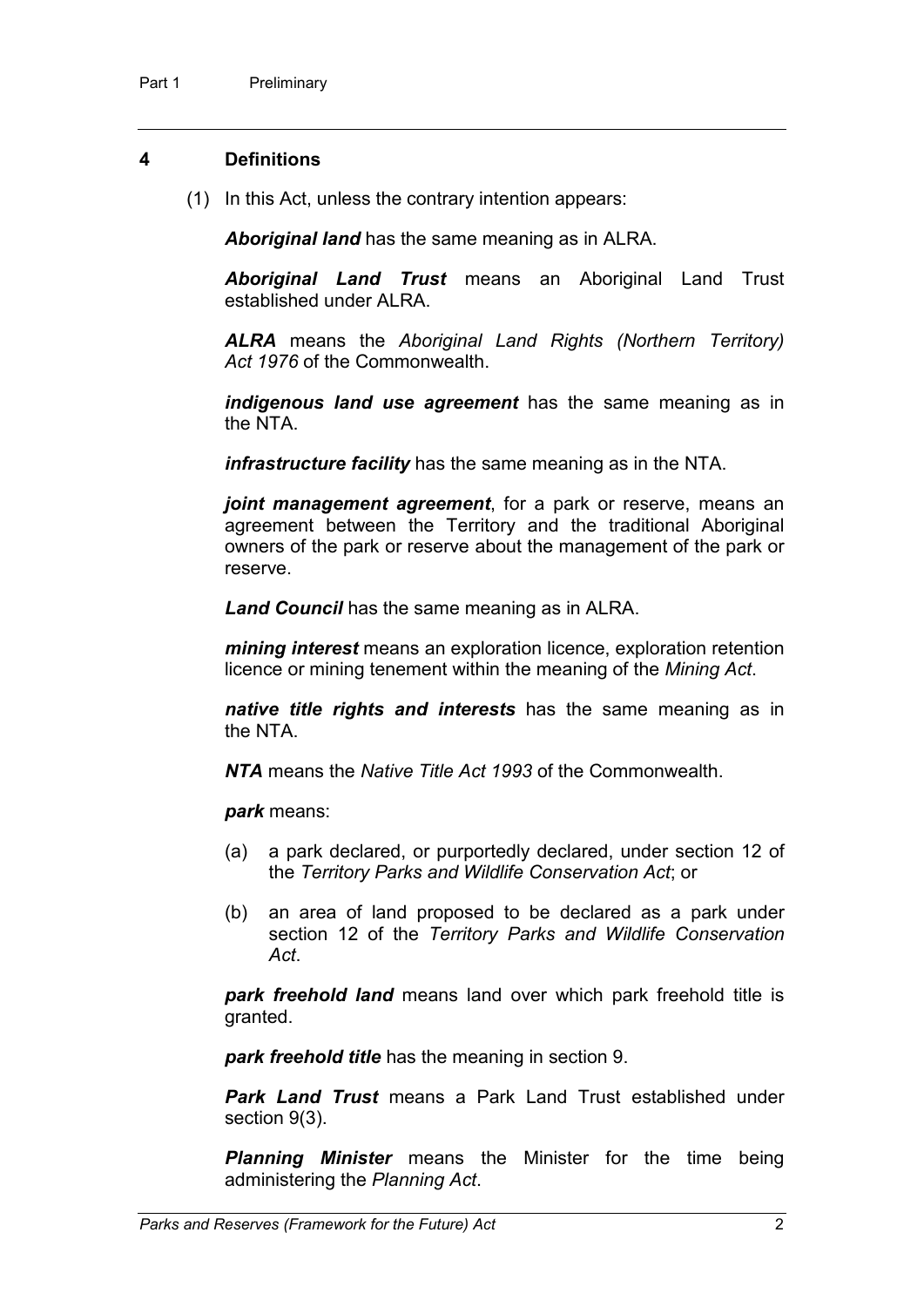#### *reserve* means:

- (a) a reserve declared, or purportedly declared, under section 12 of the *Territory Parks and Wildlife Conservation Act*; or
- (b) an area of land proposed to be declared as a reserve under section 12 of the *Territory Parks and Wildlife Conservation Act*.

*traditional Aboriginal owners* has the same meaning as in ALRA.

(2) In this Act, a reference to the traditional Aboriginal owners of a park or reserve includes a reference to the traditional Aboriginal owners of part of the park or reserve.

#### **5 Act binds Crown**

This Act binds the Crown in right of the Territory and, to the extent the legislative power of the Legislative Assembly permits, the Crown in all its other capacities.

#### **6 Relationship with other laws**

- (1) This Act applies despite any other law of the Territory.
- (2) This Act must be read and construed in a manner consistent with ALRA and the NTA.

#### **7 Responsible Minister**

The Chief Minister is responsible for the administration of this Act.

### **Part 2 Framework**

#### **8 Chief Minister authorised to do certain things**

Subject to section 10, the Chief Minister is authorised to do the following things:

- (a) request the Commonwealth Minister responsible for the administration of ALRA to use his or her best endeavours to effect an amendment of Schedule 1 to ALRA to include in that Schedule the parks and reserves specified in Schedule 1;
- (b) grant, under sections 9(1) and 10(1) and (2) of the *Crown Lands Act* as applied by section 9(9) of this Act, park freehold title over the parks and reserves specified in Schedule 2;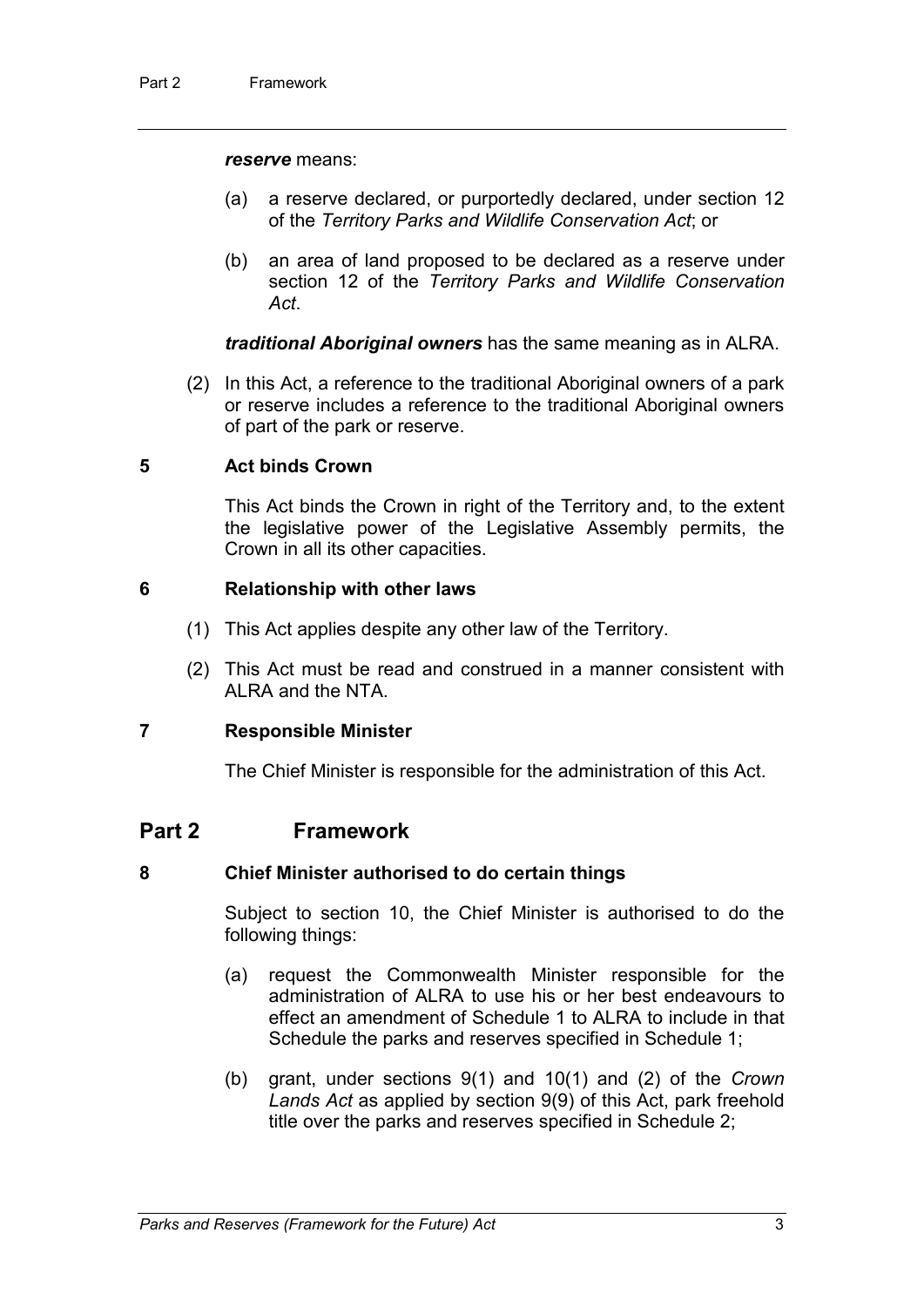- (c) execute, on behalf of the Territory, a lease to the Territory of each of the parks and reserves specified in Schedules 1 and 2;
- (d) execute, on behalf of the Territory, a joint management agreement for each of the parks and reserves specified in Schedules 1, 2 and 3;
- (e) execute, on behalf of the Territory, one or more indigenous land use agreements to enable the things referred to in paragraphs (b), (c) and (d) to be done;
- (f) any other thing necessary or convenient to be done to enable the things referred to in paragraphs (a) to (e) (inclusive) to be done.

#### **9 Park freehold title**

- (1) Park freehold title is an estate in fee simple granted over land that is a park or reserve.
- (2) The following applies in relation to the estate in fee simple:
	- (a) the estate can only be granted to a Park Land Trust in trust for the benefit of Aboriginals entitled by Aboriginal tradition to the use or occupation of the land, whether or not the traditional entitlement is qualified as to place, time, circumstance, purpose or permission;
	- (b) the estate is granted subject to any native title rights and interests in the land but free of all other estates and interests in that land;
	- (c) the estate cannot be sold and can only be transferred to another Park Land Trust in trust for the benefit of the Aboriginals referred to in paragraph (a);
	- (d) the estate cannot be mortgaged or otherwise encumbered;
	- (e) subject to the joint management agreement for the park or reserve, the estate can be leased or sub-leased and the resulting leasehold or sub-leasehold interest can be mortgaged;
	- (f) the estate may, with the agreement of the Territory, be surrendered (in whole or in part) to the Territory:
		- (i) so that the whole or part of the land can be used by the Territory otherwise than as a park or reserve; or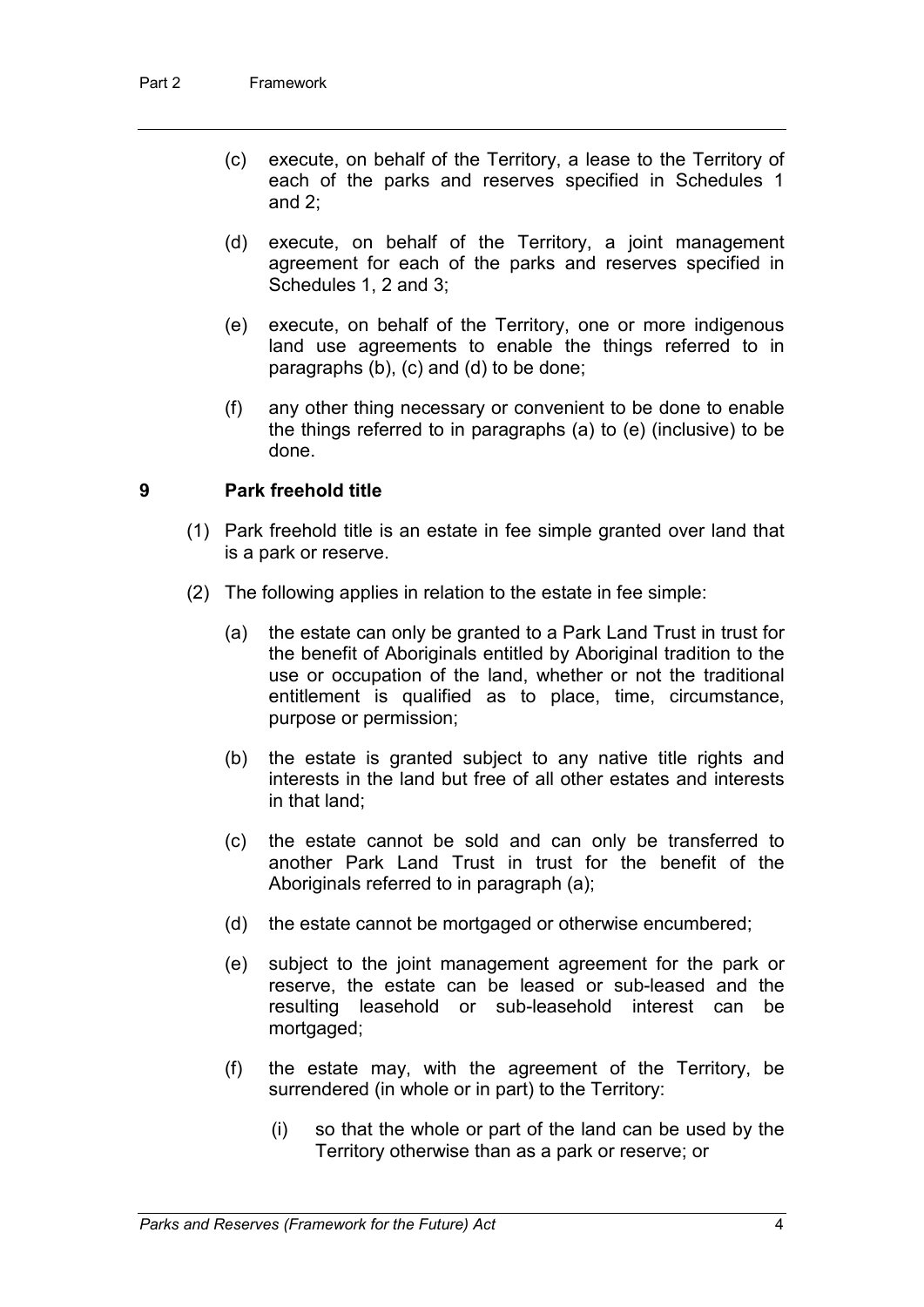- (ii) to facilitate the grant of the whole or part of the land to the traditional Aboriginal owners of the land so it can be used by those traditional Aboriginal owners for a specified purpose;
- (g) the estate can only be compulsorily acquired under the *Lands Acquisition Act* for a public purpose that:
	- (i) will confer a right or interest on the Territory; or
	- (ii) is an infrastructure facility;
- (h) if the estate is compulsorily acquired under the *Lands Acquisition Act*, the compensation payable for the acquisition is to be determined as if the estate is an estate in fee simple free of the restrictions and conditions specified in paragraphs (a) to (g) (inclusive).
- (3) The Chief Minister may, by notice in the *Gazette*, establish a body corporate (to be known as a Park Land Trust), subject to the conditions (if any) specified in the notice, for the purpose of holding park freehold title in trust for the benefit of Aboriginals entitled by Aboriginal tradition to the use or occupation of the land over which the park freehold title is granted, whether or not the traditional entitlement is qualified as to place, time, circumstance, purpose or permission.
- (4) A Park Land Trust:
	- (a) is a body corporate with perpetual succession;
	- (b) must have a common seal; and
	- (c) is capable, in its corporate name, of suing and being sued.
- (5) All courts, judges and persons acting judicially must take judicial notice of the common seal of a Park Land Trust and must presume it was duly affixed.
- (6) A Park Land Trust has the following functions:
	- (a) to hold park freehold title;
	- (b) to enter into agreements relating to the park freehold title held by the Trust.
- (7) A Park Land Trust has the powers that are necessary or convenient for the performance of its functions.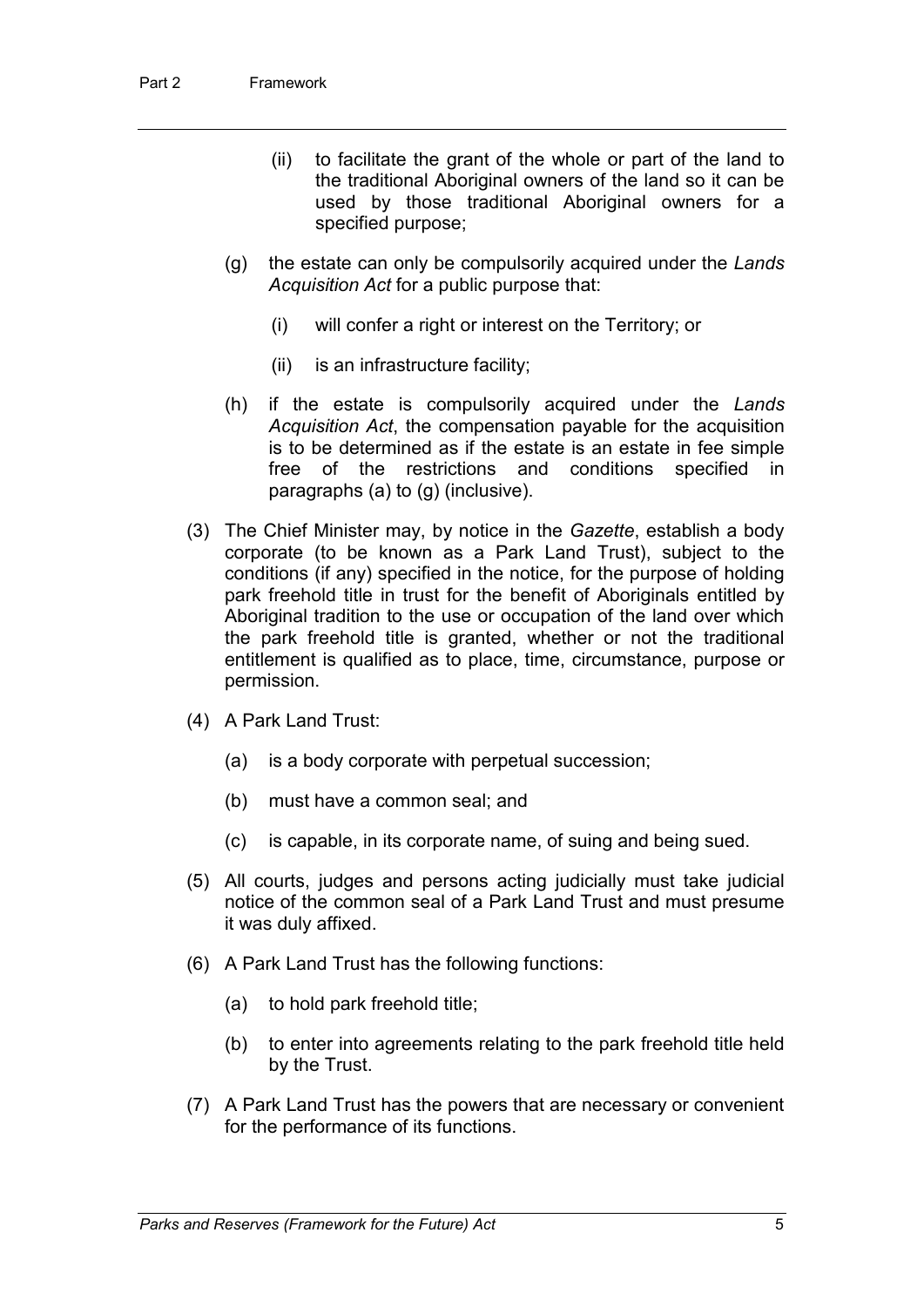- (8) The Regulations may provide for:
	- (a) the membership of a Park Land Trust;
	- (b) the procedures of a Park Land Trust; or
	- (c) any other matter relating to the administration of a Park Land **Trust**
- (9) Sections 9(1) and 10(1) and (2) of the *Crown Lands Act* apply in relation to the grant of park freehold title as if:
	- (a) a reference to the Minister were a reference to the Chief Minister;
	- (b) a reference to an estate in fee simple were a reference to park freehold title; and
	- (c) a reference to a person who has a right to be granted an estate in fee simple were a reference to a Park Land Trust to which park freehold title is to be granted,

but this subsection does not require compliance with any other provision of the *Crown Lands Act* before park freehold title is granted.

#### **10 Conditions to which exercise of Chief Minister's authority is subject**

- (1) The Chief Minister is only authorised to do the things specified in section 8 if the following conditions are complied with on or before the date prescribed by or under section 16(1):
	- (a) the applicants in the applications referred to in section  $50(1)(a)$ of ALRA relating to the parks and reserves specified in Schedules 2 and 3 have agreed to withdraw their applications;
	- (b) one or more indigenous land use agreements or other legally enforceable agreements have been executed in respect of the parks and reserves specified in Schedules 1, 2 and 3:
		- (i) dealing with compensation for the effect of the declaration or purported declaration and use of those parks and reserves on native title rights and interests; and
		- (ii) facilitating future development in those parks and reserves;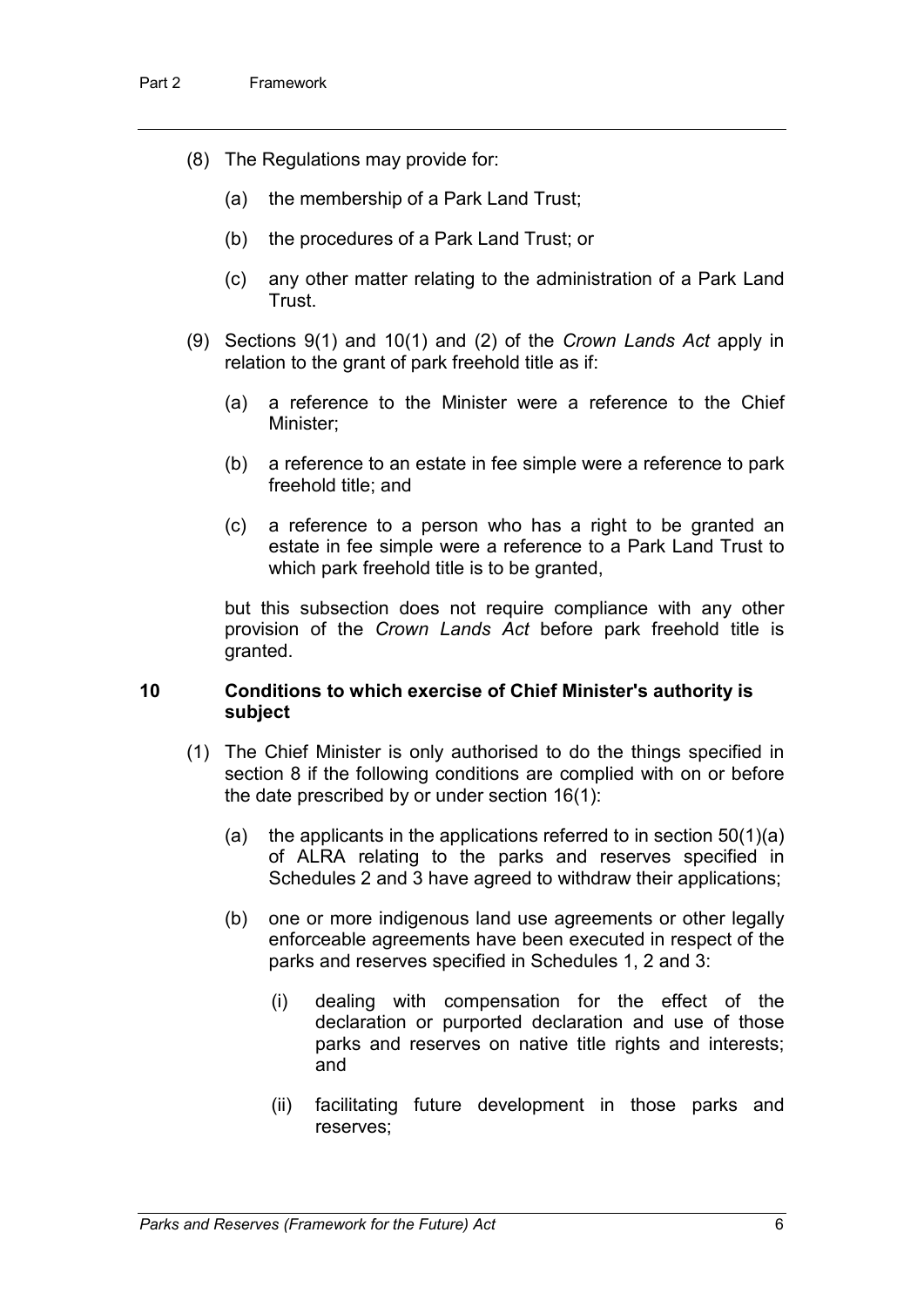- (c) the terms of the leases referred to in section  $8(c)$  have been agreed between the parties and are in accordance with the principles set out in Schedule 4;
- (d) subject to subsection (2), the terms of the joint management agreements referred to in section 8(d) have been agreed between the parties;
- (e) the terms of the indigenous land use agreements referred to in section 8(e) have been agreed between the parties, are in accordance with the principles set out in Schedule 4, and are consistent with the terms of the relevant joint management agreements referred to in paragraph (d);
- (f) each Aboriginal Land Trust holding an area of Aboriginal land specified in Schedule 5, which is land adjoining one or more parks and reserves specified in Schedule 1, have agreed:
	- (i) to lease that area of Aboriginal land to the Territory for inclusion in the parks and reserves it adjoins on terms that are in accordance with the principles set out in Schedule 4; and
	- (ii) that, when that area of Aboriginal land is included in those parks and reserves, it will be subject to the relevant joint management agreements referred to in paragraph (d).
- (2) Each of the joint management agreements referred to in subsection (1)(d) must specify that Territorians and visitors to the Territory are permitted to enter the park or reserve to which the agreement relates without payment of an entry fee.
- (3) This Act does not require any 2 or more of the indigenous land use agreements, leases, joint management agreements or other legally enforceable agreements referred to in subsection (1) to be in the same terms.

#### **11 Exercise of power not impeachable for informality or irregularity**

The exercise by the Chief Minister of a power under section 8 is not to be impeached because of an informality or irregularity in the compliance with any of the conditions specified in section 10(1) except on the ground that the exercise of the power was not in good faith.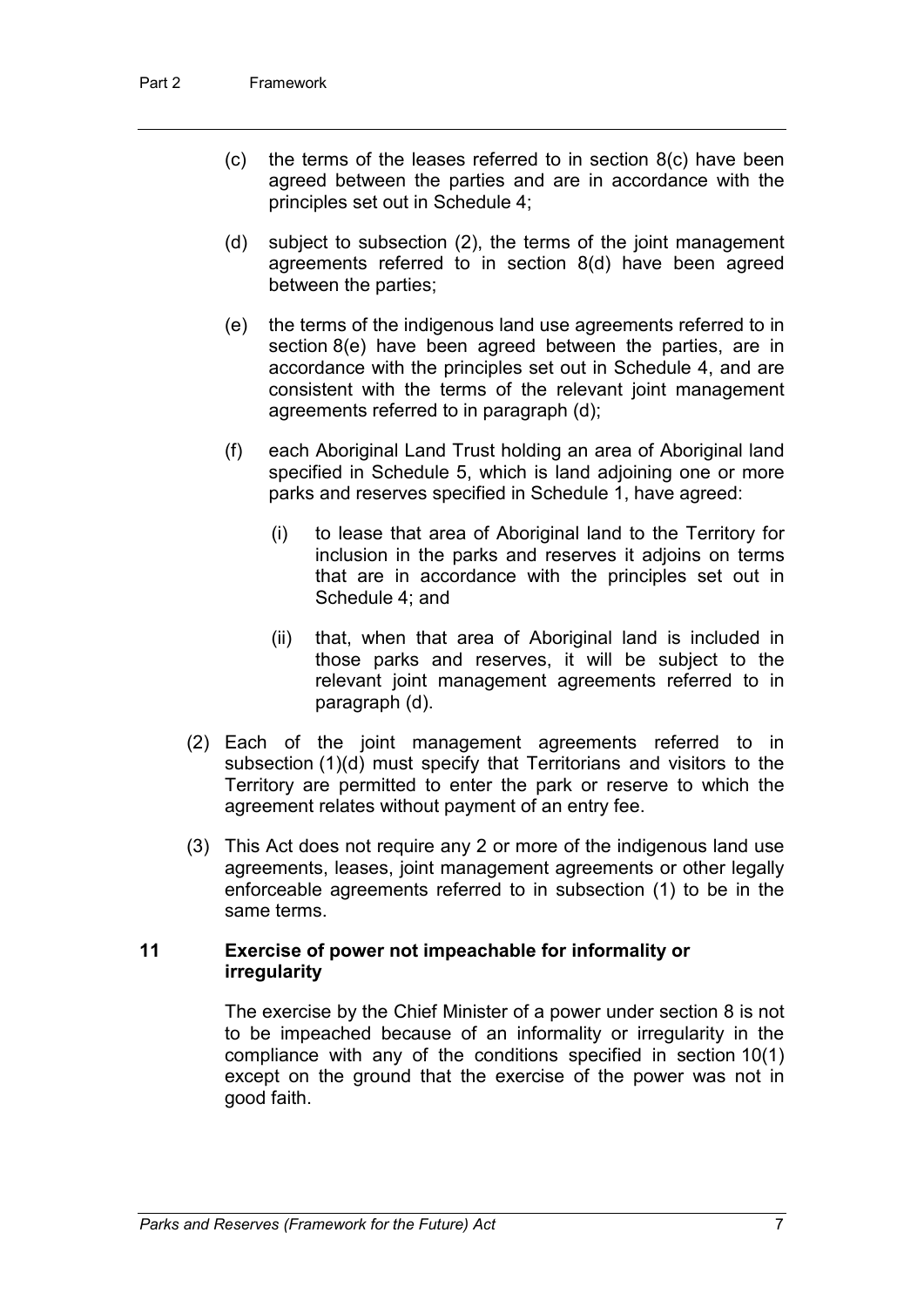#### **12 Creation of reservations from occupation**

- (1) The parks and reserves specified in Schedules 1, 2 and 3 are taken to be reserved from occupation under section 178 of the *Mining Act* as if the requirements of that Act relating to reserving those parks and reserves from occupation had been complied with and that Act applies in relation to those reservations accordingly.
- (2) Subsection (1) does not apply to any land within a park or reserve specified in Schedule 1, 2, or 3 that:
	- (a) immediately before 19 September 2003, was the subject of an application for a mining interest; or
	- (b) immediately before the day on which this Act commenced, was occupied by a mining interest.
- (3) If:
	- (a) all applications for mining interests relating to an area of land referred to in subsection (2)(a) have been refused; or
	- (b) an area of land referred to in subsection (2)(b) ceases to be occupied by a mining interest,

the area of land is taken to be reserved from occupation under section 178 of the *Mining Act* as if the requirements of that Act relating to reserving that land from occupation had been complied with and that Act applies in relation to those reservations accordingly.

(4) As soon as practicable after the conditions specified in section 10(1) have been complied with, the Chief Minister must, by notice in the *Gazette*, revoke the reservations from occupation created by this section, which revocation takes effect as if the requirements of the *Mining Act* relating to revoking such reservations had been complied with.

#### **13 Power to amend Schedule 1, 2, 3 or 5 to omit parks, reserves or Aboriginal land**

- (1) Subject to this section, the Chief Minister may, by notice in the *Gazette*, amend:
	- (a) Schedule 1, 2 or 3 to omit a park or reserve from that Schedule; or
	- (b) Schedule 5 to omit an area of Aboriginal land from that **Schedule**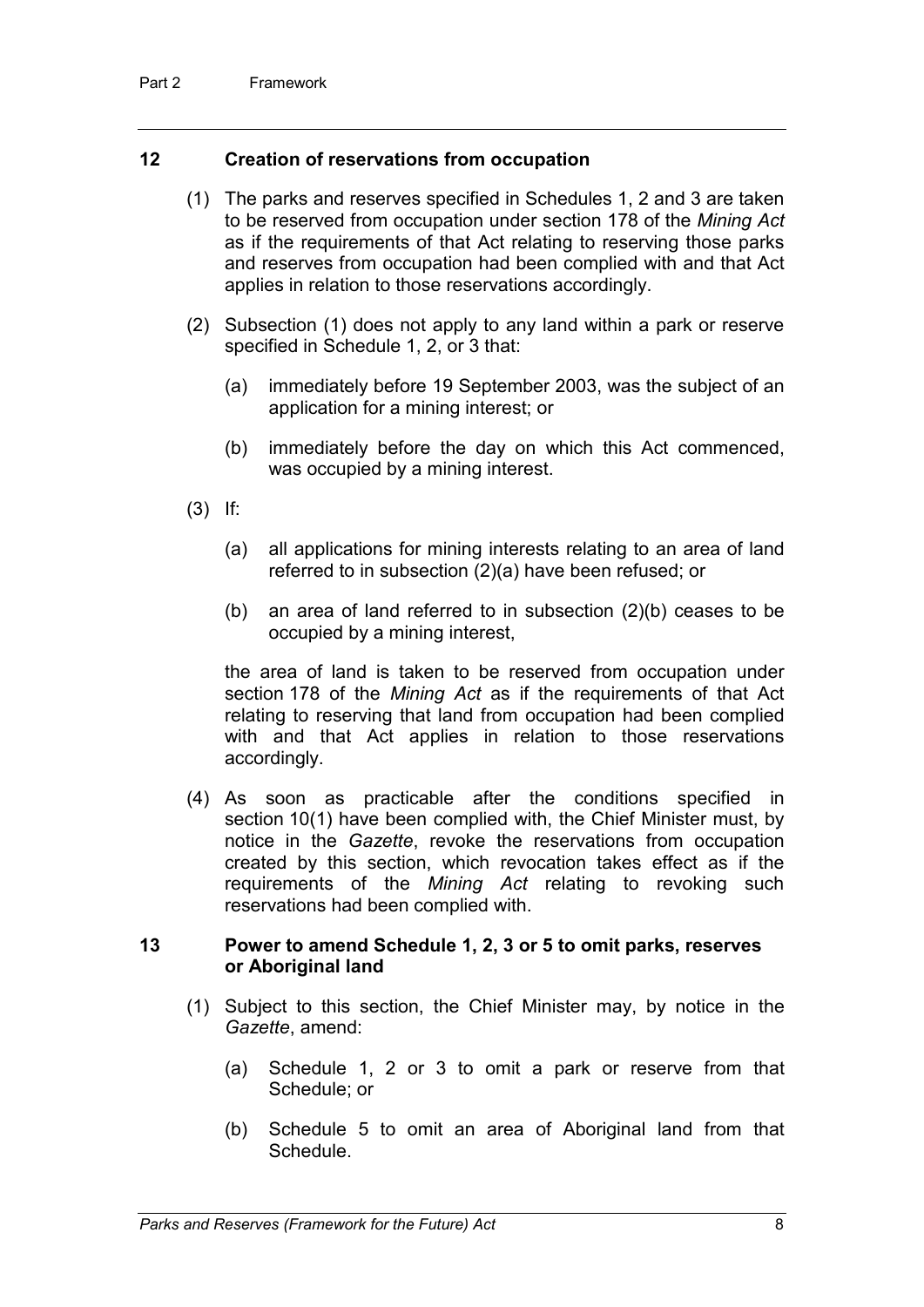- (2) The power under subsection (1) must not be exercised unless:
	- (a) the Land Council for the part of the Territory in which the park, reserve or area of Aboriginal land is located advises the Chief Minister in writing at least 6 weeks before 31 July 2004 that, in the Land Council's opinion, the traditional Aboriginal owners of the park, reserve or area of Aboriginal land (as the case may be) will not comply with the conditions specified in section 10(1); and
	- (b) the Chief Minister is satisfied that the omission of the park, reserve or area of Aboriginal land will not defeat the purpose of this Act.
- (3) The power under subsection (1) may only be exercised on one occasion in respect of a schedule but, on that occasion, one or more parks, reserves or areas of Aboriginal land may be omitted from the schedule.
- (4) The power under subsection (1) may only be exercised on or before 31 July 2004.

#### **14 Power to amend Schedule 1, 2 or 3 to excise or include community living areas**

- (1) The Chief Minister may, by notice in the *Gazette*, amend Schedule 1, 2 or 3 to:
	- (a) excise from a park or reserve an area of land to be the subject of a grant under section 46(1A) of the *Lands Acquisition Act* for the purposes of an Aboriginal community living area; or
	- (b) include in a park or reserve an area of land that is the subject of a grant under section 46(1A) of the *Lands Acquisition Act* for the purposes of an Aboriginal community living area.
- (2) The power under subsection (1) may only be exercised in respect of a park or reserve with the agreement of the Land Council for the part of the Territory in which the park or reserve is located.

#### **15 Development provisions for park freehold land**

- (1) The Planning Scheme under the *Planning Act* is taken to include development provisions applying to park freehold land and, subject to this section, the *Planning Act* (except Part 6) applies accordingly.
- (2) The Planning Minister is the consent authority for park freehold land.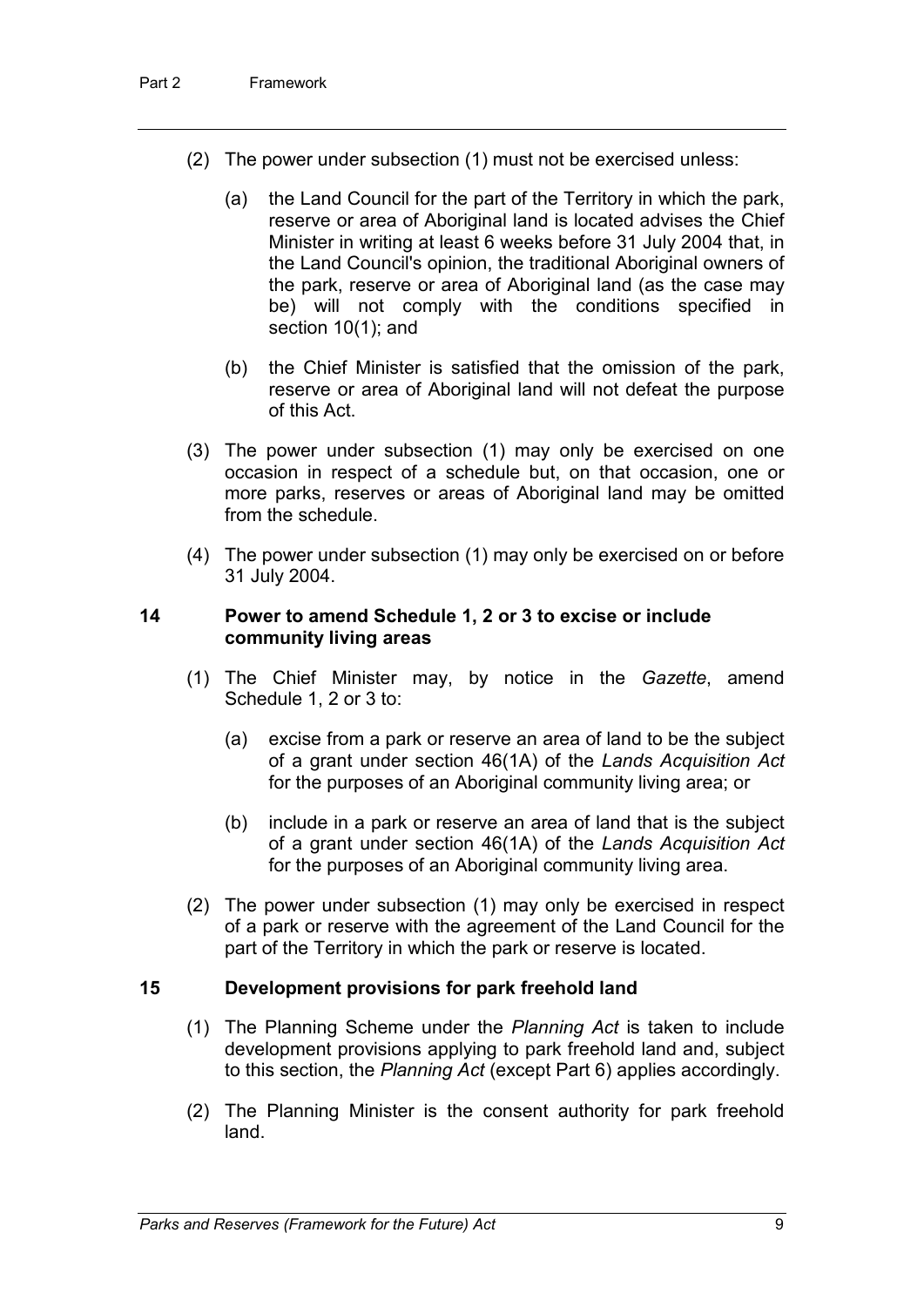- (3) The development provisions under subsection (1) allow the use and development of park freehold land for any of the following purposes without the consent of the consent authority:
	- (a) a park or reserve;
	- (b) commercial activities that are consistent with the use as a park or reserve;
	- (c) an Aboriginal community living area.
- (4) The development provisions under subsection (1) allow any other use or development of park freehold land only with the consent of the consent authority.
- (5) Part 5, Division 2 of the *Planning Act* does not apply in relation to a development application in respect of park freehold land unless the Planning Minister determines that, in the circumstances of the particular application, it is appropriate for that Division to apply.
- (6) Despite any development provisions in force under the *Planning Act* immediately before the commencement of this section, the use of park freehold land for a purpose specified in subsection (3) is taken to be an existing use of park freehold land under Part 4 of the *Planning Act*.
- (7) An amendment of Schedule 2 under section 13 or 14 does not create, or have the effect of creating, a subdivision within the meaning of the *Planning Act*.
- (8) The development provisions under subsection (1) prevail over any other development or other provision under the Planning Scheme or a provision of the *Planning Act*, whether the provision was in force before or after the commencement of this section.

#### **16 Sunset provision**

- (1) The date prescribed for section 10(1) is:
	- (a) 30 June 2004; or
	- (b) if a later date is prescribed by the Chief Minister by notice in the *Gazette* – the later date.
- (2) The Chief Minister:
	- (a) may only prescribe a date under subsection (1)(b) if satisfied there is substantial compliance with the conditions specified in section 10(1) and there will be full compliance on or before the later date; and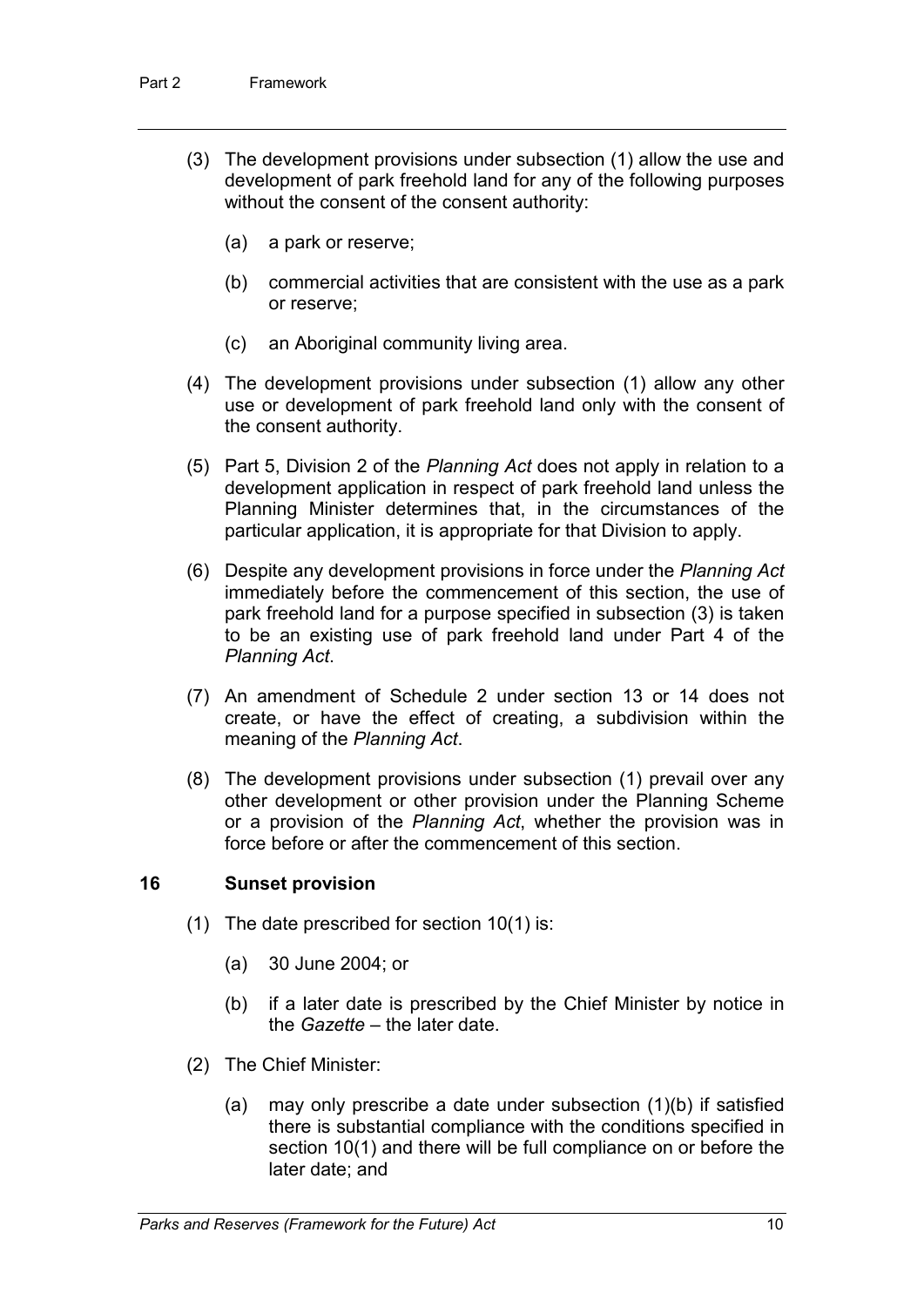- (b) cannot prescribe a date under subsection (1)(b) that is later than 31 December 2004.
- (3) The Chief Minister may be satisfied of a matter referred to in subsection (2)(a) despite having received advice from a Land Council under section 13(2)(a).
- (4) If the conditions specified in section 10(1) are not complied with on or before the date prescribed by or under subsection (1), on the day after that date, the Chief Minister must publish in the *Gazette* a notice stating that:
	- (a) the conditions specified in section 10(1) have not been complied with; and
	- (b) as a consequence:
		- (i) this Act expires; and
		- (ii) the reservations from occupation created by section 12 are taken to be revoked as if the requirements of the *Mining Act* relating to revoking such reservations had been complied with.
- (5) A notice under subsection (4) has effect according to its tenor.

## **Part 3 Miscellaneous**

#### **17 Regulations**

The Administrator may make regulations, not inconsistent with this Act, prescribing matters:

- (a) required or permitted by this Act to be prescribed; or
- (b) necessary or convenient to be prescribed for carrying out or giving effect to this Act.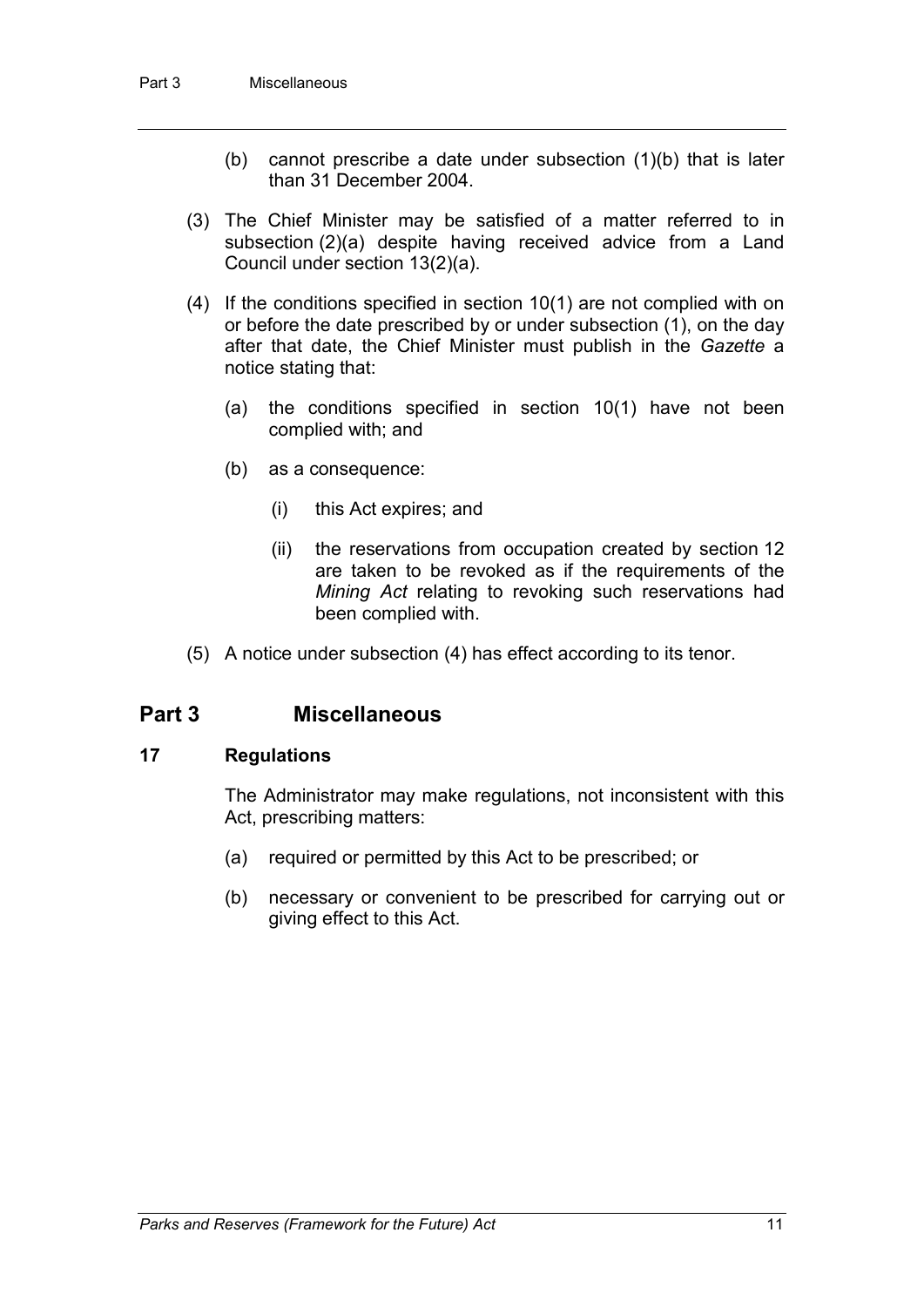sections 8, 10, 12, 13 and 14

### **Parks and reserves to be included in Schedule 1 to ALRA**

Arltunga Historical Reserve

Chamber's Pillar Historical Reserve

Corroboree Rock Conservation Reserve

Davenport Range National Park (proposed)

Devils Marbles Conservation Reserve

Emily and Jessie Gaps Nature Park (including the Heavitree Range extension)

Ewaninga Rock Carvings Conservation Reserve

Finke Gorge National Park

Gregory National Park

Gregory's Tree Historical Reserve

N'Dhala Gorge Nature Park

Trephina Gorge Nature Park

West MacDonnell National Park (including Simpson's Gap National Park, Ellery Creek Big Hole Nature Park, Ormiston Gorge and Pound Nature Park, Serpentine Gorge Nature Park, Glen Helen Gorge Nature Park, Redbank Nature Park and the proposed Alice Valley extension)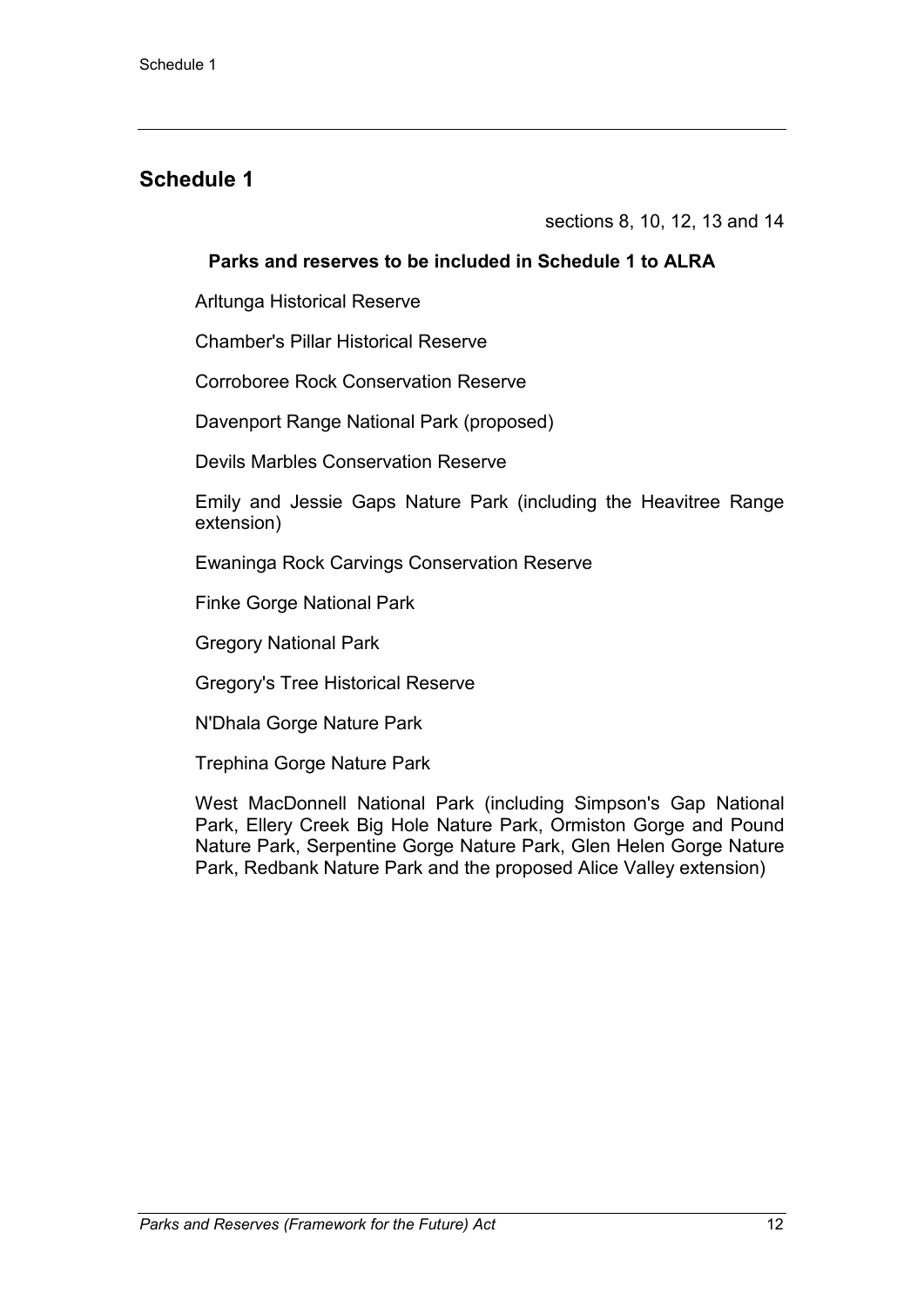sections 8, 10, 12, 13 and 14

### **Parks and reserves over which park freehold title is to be granted**

Dulcie Range National Park

Keep River National Park

Kuyunba Conservation Reserve

Native Gap Conservation Reserve

Watarrka National Park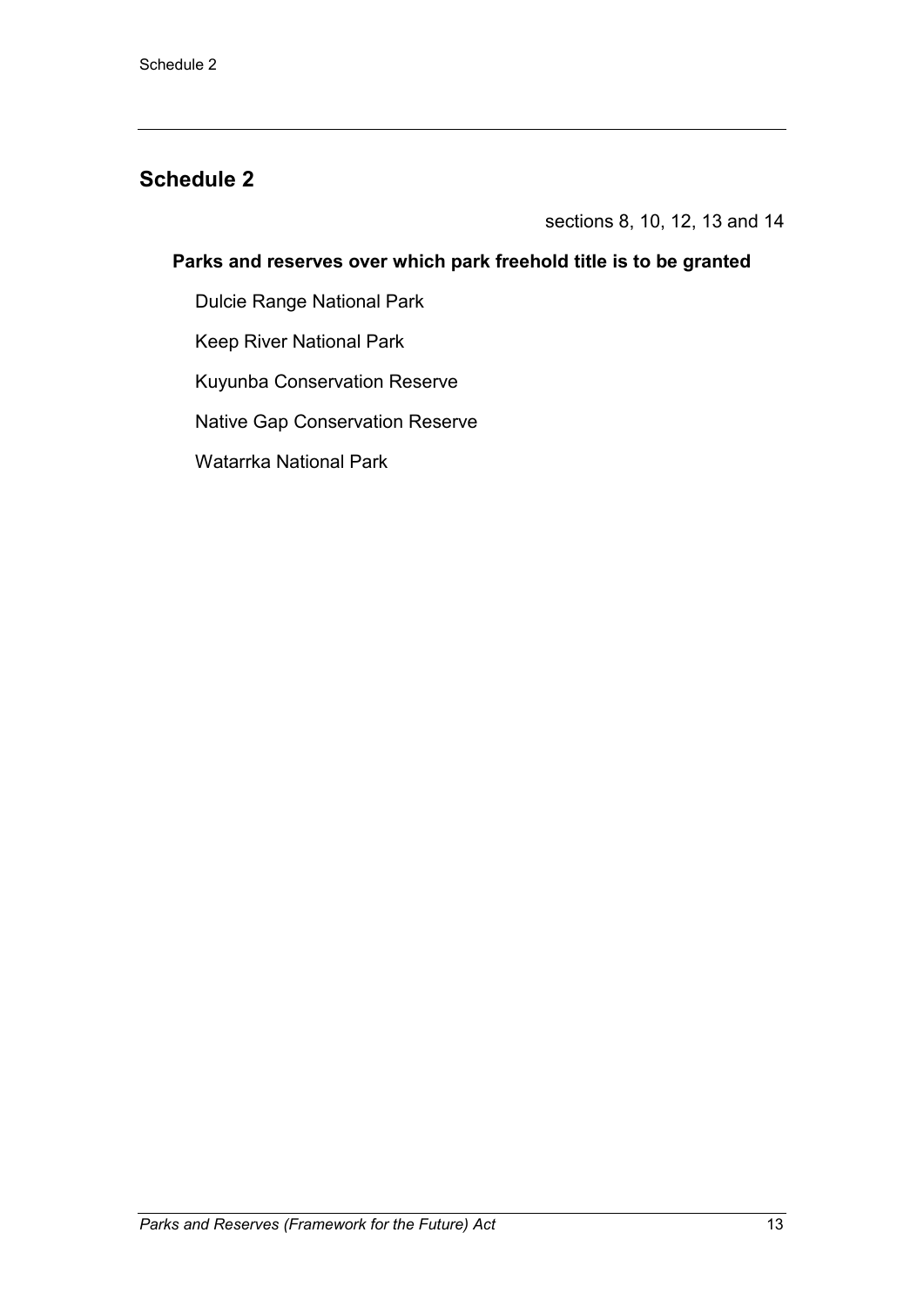sections 8, 10, 12, 13 and 14

#### **Other parks and reserves for which joint management agreements are to be entered into**

Alice Springs Telegraph Station Historical Reserve

Black Jungle / Lambells Lagoon Conservation Reserve

Flora River Nature Park

Fogg Dam Conservation Reserve

Harrison Dam Conservation Reserve

Mac Clark (Acacia Peuce) Conservation Reserve

Mary River National Park (proposed)

Melacca Swamp Conservation Area

Rainbow Valley Conservation Reserve

Ruby Gap Nature Park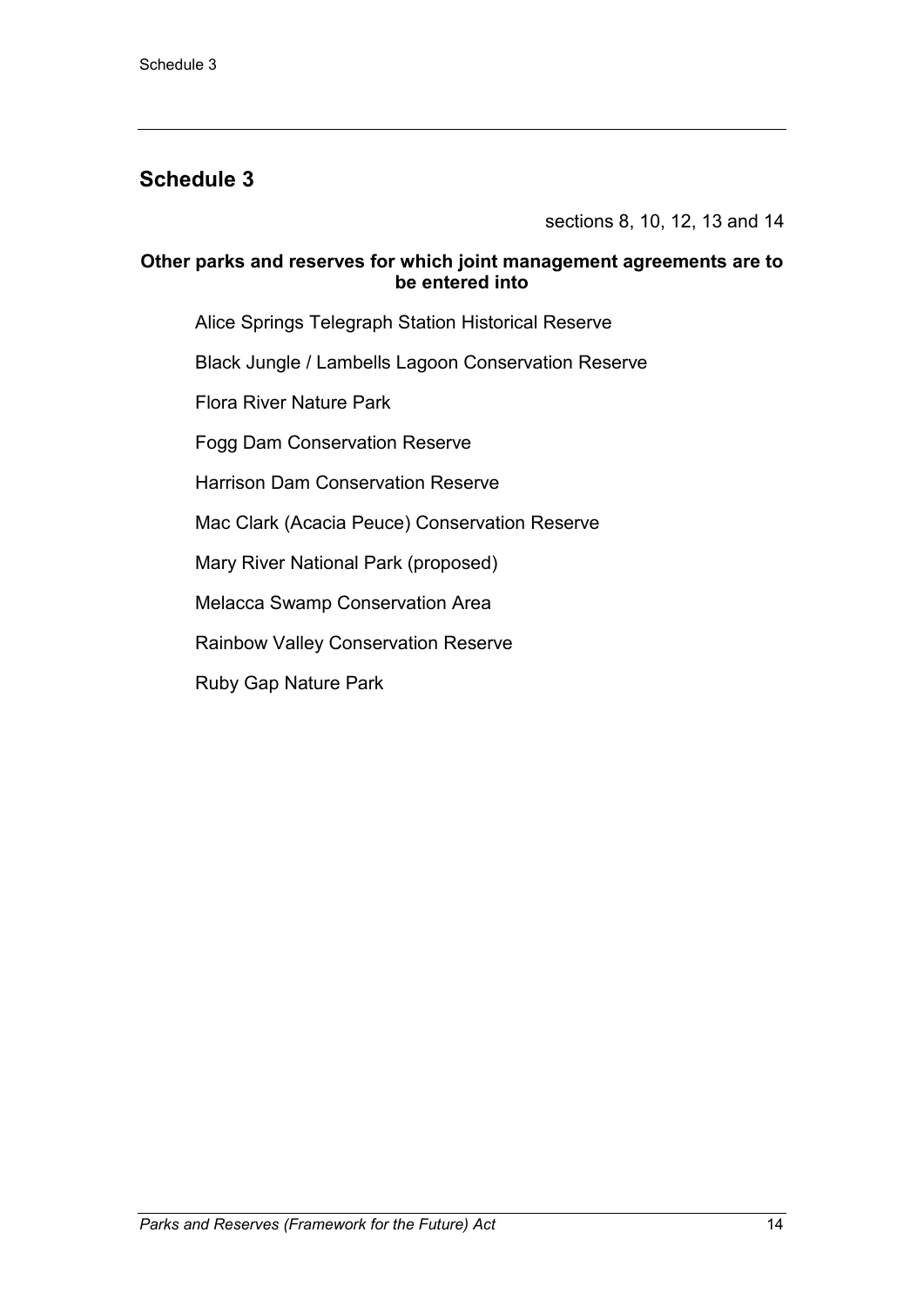section 10

#### **Principles for lease of parks and reserves to territory**

- 1 The term of the lease is 99 years.
- 2 The parties to the lease must negotiate in good faith for the renewal of the lease.
- 3 The lease must not extinguish native title rights or interests.
- 4 The lease purposes:
	- (a) must include the use of the land the subject of the lease as a park or reserve; and
	- (b) may include the use of the land the subject of the lease for commercial activities that are consistent with its use as a park or reserve and conducted in accordance with the joint management agreement for the park or reserve.
- 5 If the land the subject of the lease is Aboriginal land, the lease must require the lessor to permit Territorians and visitors to the Territory to enter the park or reserve without an entry permit.
- 6 The lessee must give preference to the participation of the traditional Aboriginal owners of the park or reserve in any commercial activities conducted under the lease.
- 7 The lease must permit the traditional Aboriginal owners of the park or reserve to use the land the subject of the lease in accordance with the joint management agreement for the park or reserve.
- 8 The lease must permit the grant under section 46(1A) of the *Lands Acquisition Act* of part of the land the subject of the lease for the purposes of an Aboriginal community living area in accordance with the joint management agreement for the park or reserve.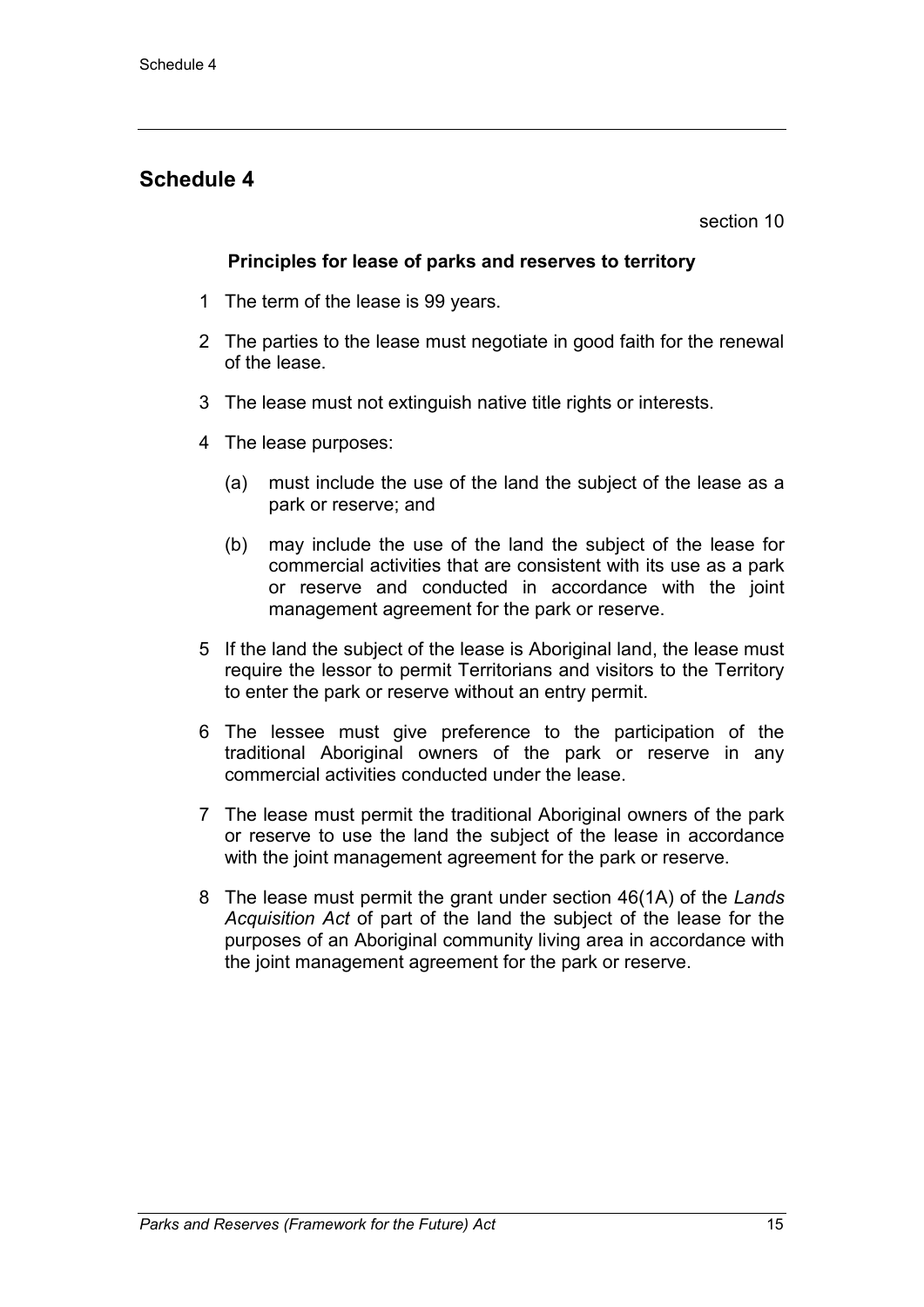Sections 10 and 13

#### **Aboriginal land to be included in parks and reserves**

Aboriginal land adjoining Davenport Range National Park (proposed) (including an area enclosed by the boundaries of the proposed park and the Epenarra-Murray Downs Road)

Aboriginal land adjoining Gregory National Park (including land linking the 2 separate sections of the park)